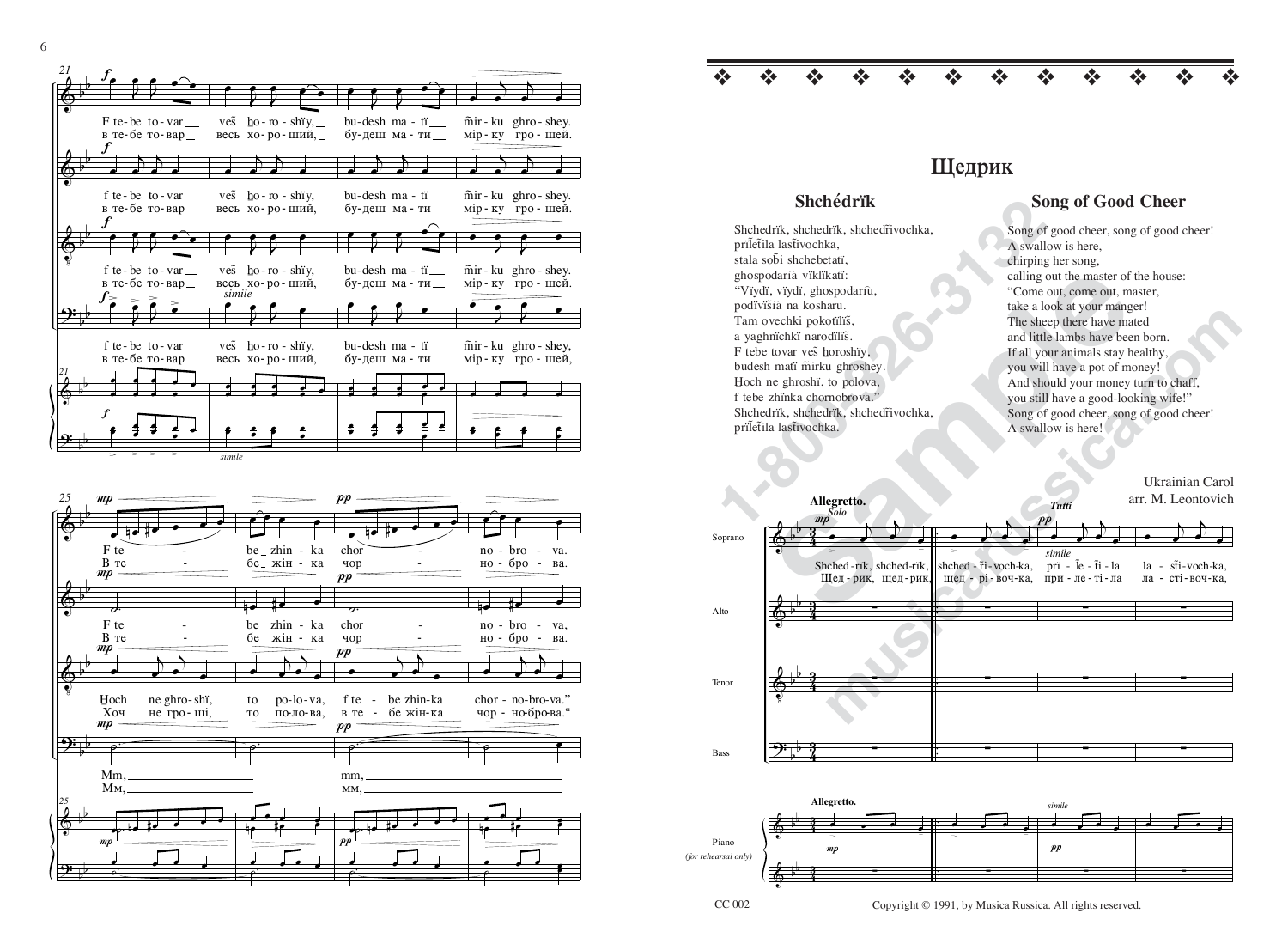



4 $\frac{4}{3}$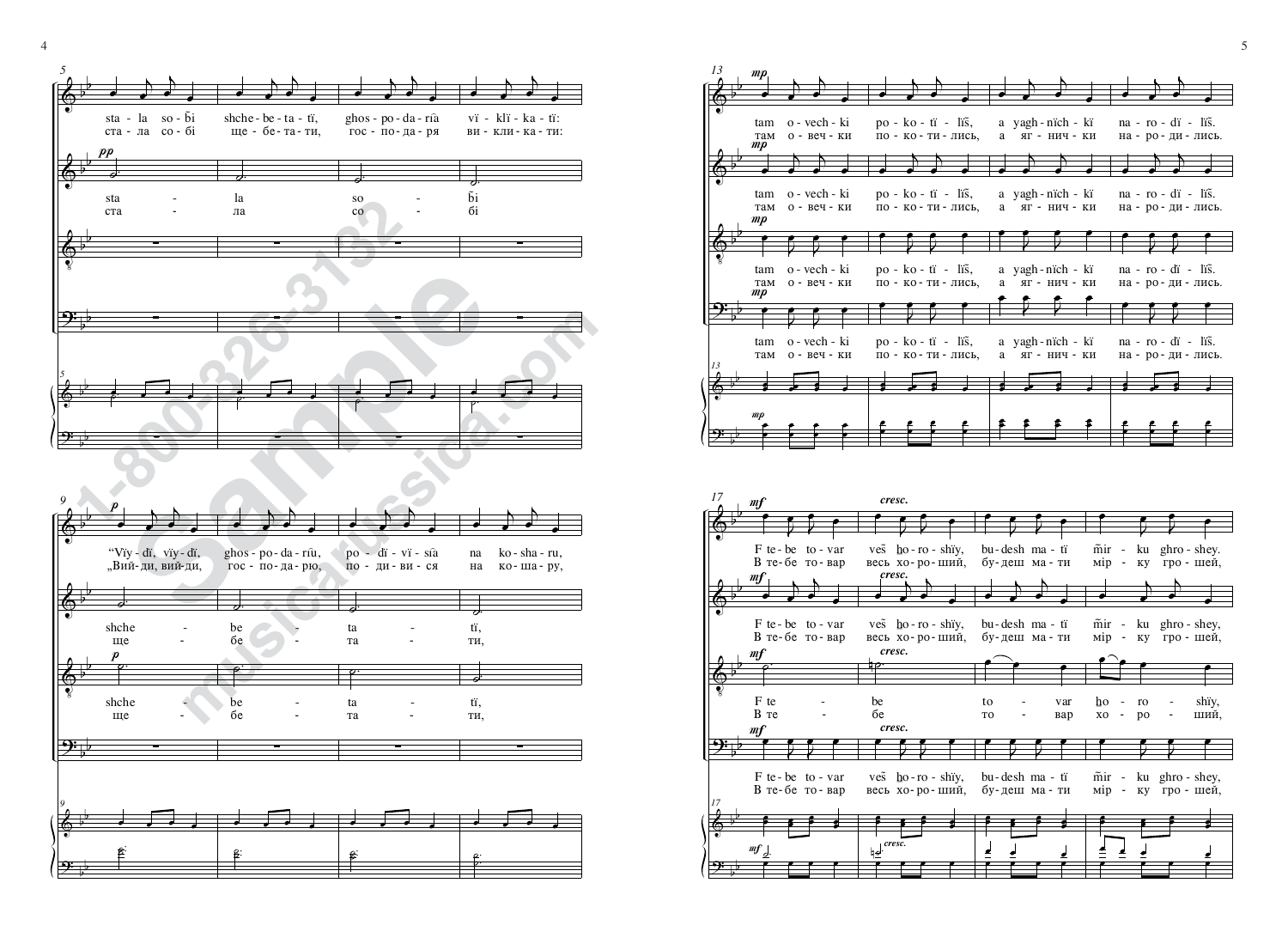**1-800-326-31-3122**<br> **1-800-326-31-3122**<br> **1-800-326-31-3122**<br> **1-800-326-31-3122**<br> **1-800-326-31-3122**<br> **1-800-326-31-3123**<br> **1-800-326-31-3123**<br> **1-800-326-31-3123**<br> **1-800-326-41-3123**<br> **1-800-326-41-3123**<br> **1-800-326-Sample Transport of Allied Science of The Contract of Allied Science of Transport of Allied Science of Allied Science of Allied Science of Transport of Allied Science of Transport of Allied Science of Transport of Allied**  $\hat{\mathbb{P}}$  $\hat{\mathbb{P}}$ **V** <u>ን፡</u>  $\hat{\mathbb{P}}$ <u>ን</u>፡ b b b b b b b b b b b b  $mp$  $\mathfrak{m}p$  $mp$  $\mathfrak{m}p$  $mp$ *13*  $Tam$ tam œ о - веч - ки o - vech - ki  $\blacktriangleright$ œ  $\big\}$ œ œ там tam œ о - веч - ки o - vech - ki j œ j œ œ  $Tam$ tam œ о - веч - ки o - vech - ki J œ J œ œ Ta<sub>M</sub> tam œ о - веч - ки o - vech - ki J œ J œ œ *13*œ **: . : : .** œ  $\cdot$   $\cdot$  $\mathrel{\mathop:}$  $\leftarrow$ œ по - ко-ти-лись, po - ko - tï - liš, œ  $\blacktriangleright$ œ  $\big)$ œ œ по - ко-ти-лись, po - ko - tï - lïš, œ j œ  $\big\}$ œ œ по - ко-ти-лись, po - ko - tï - līš, œ J œ J œ œ по - ко-ти - лись, po - ko - ti - liš, œ J œ J œ œ œ **: . . :** œ  $\frac{\epsilon}{\epsilon}$  $\mathbf{e}$  $\epsilon$   $\epsilon$ œ a a) yagh-nïch - kï œ ЯГ - НИЧ - КИ  $\big)$ œ  $\big)$ œ œ a a yagh-nïch - kï œ ЯГ - НИЧ - КИ  $\big\}$ œ  $\big)$ œ œ a a yagh-nïch - kï œ ЯГ - НИЧ - КИ J œ J œ œ a a yagh-nïch - kï œ ЯГ - НИЧ - КИ J œ J œ œ œ <sup>œ</sup> œœ <sup>œ</sup> **: .** œ <sup>œ</sup> <sup>œ</sup> <sup>œ</sup> <sup>œ</sup> <sup>œ</sup> <sup>œ</sup> œ на - ро - ди - лись  $na - ro - di - liš.$ œ j œ j œ œ на - ро - ди - лись  $na - ro - di - liš.$ œ j œ j œ œ на - ро - ди - лись  $na - ro - di - liš.$ œ J œ J œ œ на - ро - ди - лись  $na - ro - di - liš.$ œ J œ J œ œ œ <sup>œ</sup> œœ <sup>œ</sup> **: .** œ  $\sim$  $\frac{\cdot}{\cdot}$  $:$ œ

**musical components**<br> **musical components**<br> **musical components**<br> **musical components**<br> **musical components**<br> **musical components**<br> **musical components**<br> **musical components**<br> **musical components**<br> **musical components**<br>  $\hat{\mathbb{P}}$  $\hat{\mathbb{P}}$ **V** <u>ን</u>፡  $\hat{\mathbb{P}}$ <u>ን</u>፡ b b b b b b b b b b b b mf mf mf mf mf *17*В те-бе то-вар  $F$  te - be to - var œ J œ J œ œ В те-бе то-вар  $F$  te - be to - var œ  $\big\}$ œ  $\rightarrow$ œ œ  $B$   $T$ e  $F$  te  $-$ ˙. В те-бе то-вар  $F$  te - be to - var œ J œ J œ œ *17*œ **s** e <sup>œ</sup> <sup>œ</sup>  $\cdot$  : œ ˙ . œ œ œ œ весь хо-ро-ший, ves ho-ro-shiy, œ J œ J œ œ весь хо-ро-ший, ves <u>ho</u>-ro-shiy, œ  $\big\}$ œ  $\big\}$ œ œ ¢™be .<br>م4 весь хо-ро-ший, ves ho-ro-shiy, œ J œ J œ œ œ **s** e <sup>œ</sup> <sup>œ</sup>  $\cdot$   $\cdot$ œ ˙. n *cresc.* œ œ œ œ *cresc.cresc.cresc. cresc.* бу-деш ма - ти bu-desh ma - tï œ J œ J œ œ бу-деш ма-ти bu-desh ma - tï œ  $\big\}$ œ j œ œ TO to œ œ <sub>Bap</sub> var œ бу-деш ма-ти bu-desh ma - tï œ J œ J œ œ œ <sup>œ</sup> <sup>œ</sup> <sup>œ</sup> <sup>œ</sup>  $\cdot$  : œ <sup>œ</sup> <sup>œ</sup> <sup>œ</sup> œ œ œ œ  $\dot{M}$  m̃ir œ ∫' ∫'J œ гро - шей, ghro - shey. J œ œ мір - ку m̃ir - ku ghro - shey, œ j œ гро - шей, j œ œ Ê—  $ho$ œ œ po ro œ ший, shiy, œ мір - ку гро - шей, m̃ir œ ku ghro - shey, J œ J œ œ œ **.** <sup>œ</sup> <sup>œ</sup>  $\cdot$   $\cdot$ œ <u>e</u> ⊿ w . . . . .